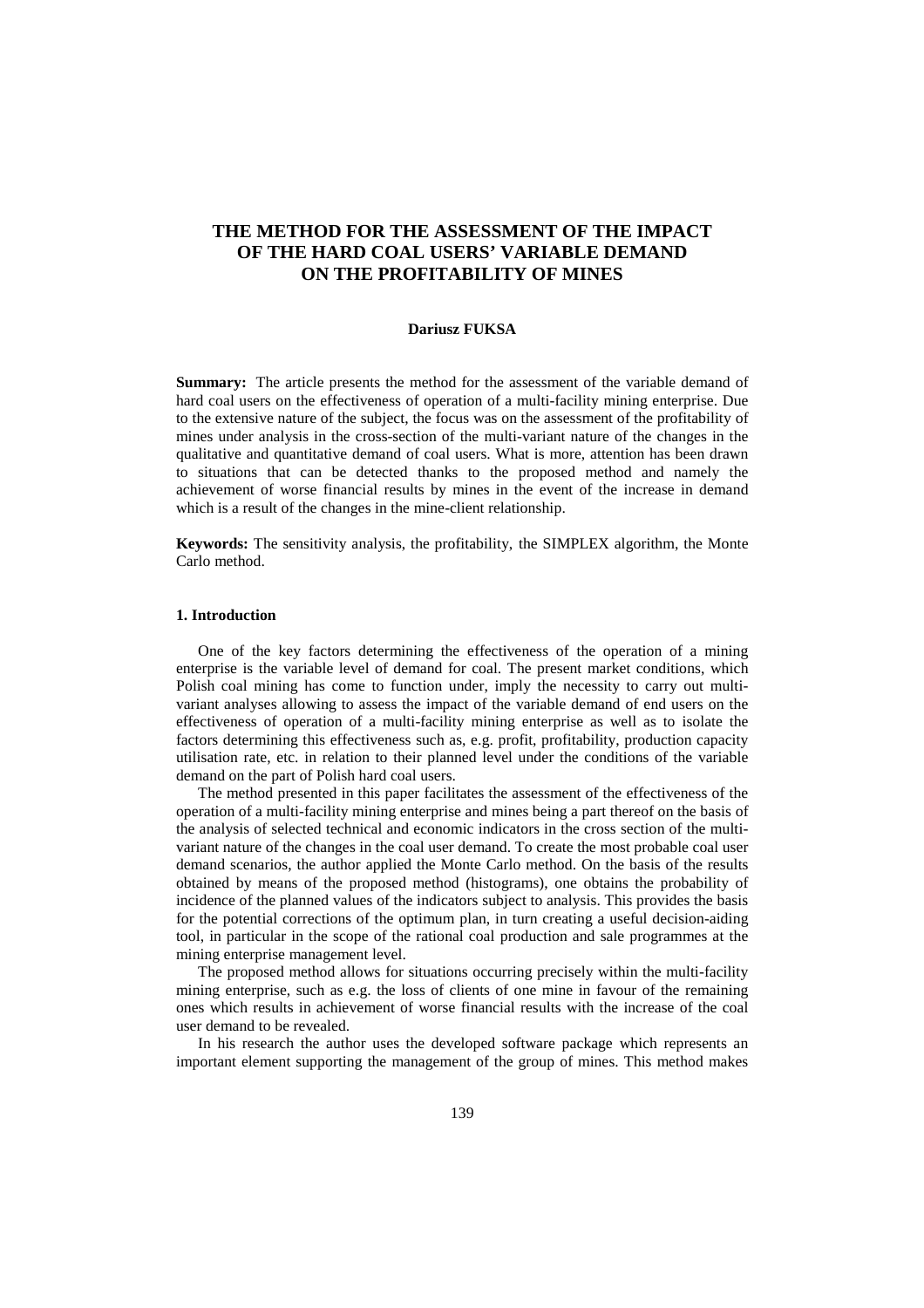production decisions more rational as it combines methods of optimization programs of production and sales of carbon (using the SIMPLEX algorithm) with an extensive, multiaspect, post-optimal analysis results optimization programs of formal production and sales of coal in the coal company conditions (own software algorithms).

# **2. The essence of the profitability**

Making profits for the mines does not guarantee a healthy financial condition. Oftentimes productivity is identified with profitability, which is the achievement of positive financial results.

Many literature sources often state that just profits alone are not the best measure of financial situation of an enterprise in a given period [2, 11]. Profit achieved in a given time period is an arithmetic value and it does not agree with level of generated operating cash. Enterprise can show profits on their books and at the same time not generate cash. Profits along with amortization can be a source of operational financing (increase in inventory, amounts due, repayment of short term obligations). Enterprise can show losses and at the same time generate operating cash which enables them to pay off debts, for example, a company with a structure of high level of fixed assets and intangibles which it amortizes. Next to net profits, it is the "backbone" of operating cash. In reality different circumstances influence the fact that financially healthy companies do not always have enough resources to stay profitable in the short term. At the same time companies that show weak financial results are able to generate short term profits. The time period between cash generation and the financial outcome can be significant.

The subjective portion of profits is the consideration of costs that are non-cash related (such as amortization, reserves, in-between period costs). These costs depend on accounting methods in the current period. That is why it is necessary to use profitability as a measure of financial situation of a company. It reflects in the most synthetic form the productivity of an enterprise. Profitability indicators show in the most general way the relationship between profits and capital. Both the numerator and the denominator of this equation could be quantified differently. Significant outcomes can be attained using larger number of numerator and denominator values. In practice, the profitability value is based on a large scale of indicators that are necessary to manage a company. Generally, it is possible to distinguish three types of profitability [11]:

- sales profitability (trade),
- property profitability (economic),
- invested capital profitability (financial).

In the presented method of analysis the author used profit before tax margin as indicators using the following formula:

$$
GPM = \frac{gross\ profit}{sales\ netto} \cdot 100\ [%]
$$
 (1)

The gross profit margin shows the percentage of profits generated with a given level of sales for a company. In other words it shows how well an enterprise is doing in the product market that it offers to its customers [11].

Therefore it shows: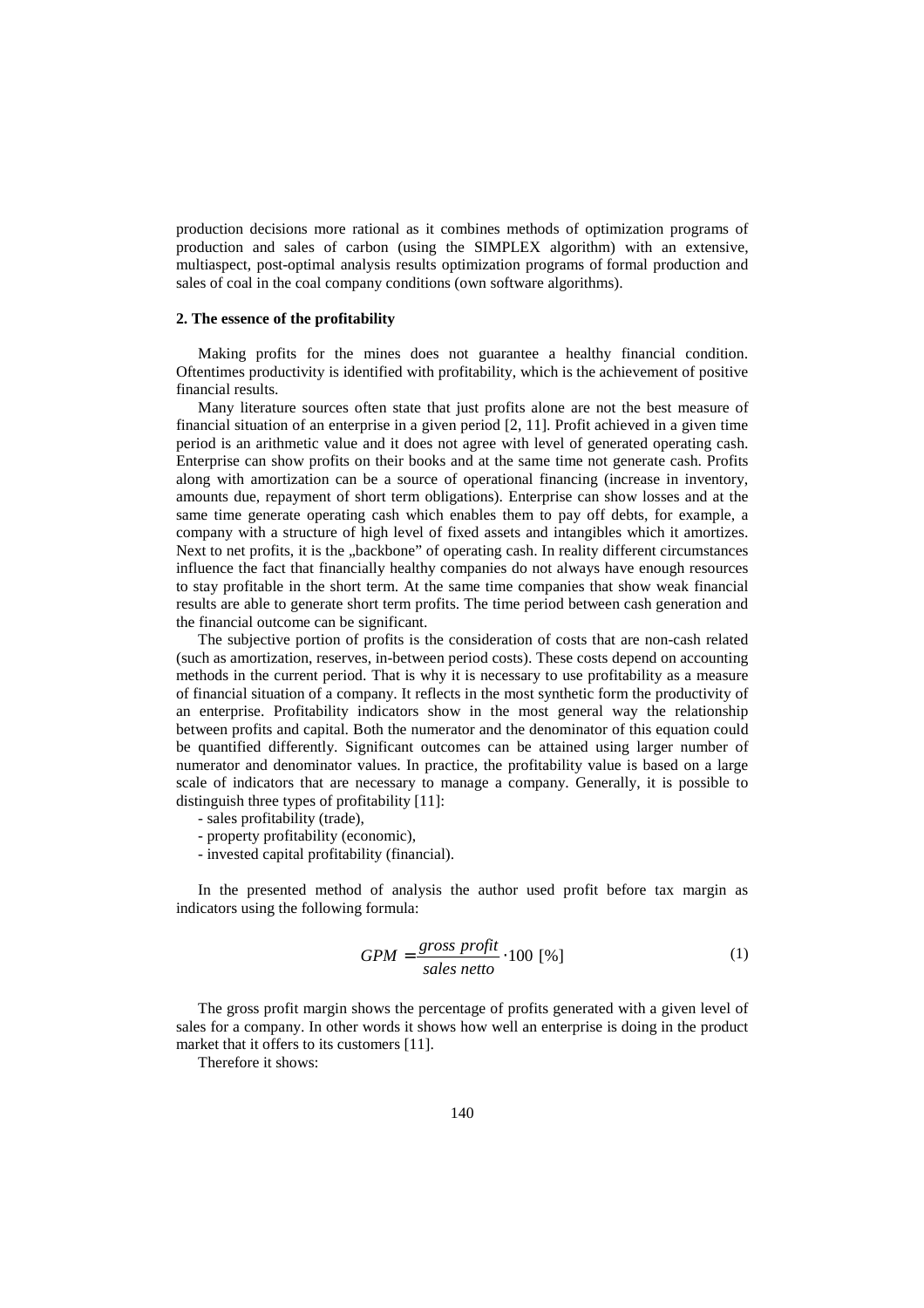- quantity of sold products,
- assortment of products with different units of profitability,
- policy of prices,
- level of unit costs for company's sales.

The level of profitability of sales depends on the type of business that a given company and a given branch are in.

## **3. Characteristics of the proposed method**

The method of the assessment of the impact of the variable hard coal consumer demand on the profitability of the mine subject to the analysis is based on the set of the optimal solutions of the task of optimising production and sale of coals for a coal company. The set of optimal solutions is created on the way of multiple determination of the optimal coal production and sale for mines, in the cross section of the multi-variant random demand scenario. The most probable scenarios of demand of individual hard coal consumers are obtained through the application of the Monte Carlo method [4, 10, 12]. The algorithm facilitating the generation of the optimal coal production and sale programmes runs in two stages.

In the first step, a demand vector is selected at random. The vector constitutes a subvector of right sides of the optimization model equation (3) [5]:

Objective function:

$$
\sum_{i=1}^{r_j} \sum_{j=1}^{p} \sum_{k=1}^{m_{ij}} (c_{ijk} - kz_{ijk}) \cdot x_{ijk} - \sum_{j=1}^{p} K s_j \to \max
$$
 (2)

Sales restrictions:

$$
\sum_{i=1}^{r_j} \sum_{j=1}^{p} \sum_{k=1}^{mij} x_{ijk} \le Z_k \quad \text{for all k} \tag{3}
$$

where:

- $x_{ijk}$  net amount of extracted coal of *ij* type accepted by consumers in group  $k$ , [netto tone],
- *Zk* – consumer demand for group *k*, [ton],
- *i* index of coal type,  $i = 1, 2, 3, \ldots r_i$
- $j$  index of mine,  $j = 1, 2, 3, \dots, p$ ,
- $k_n$  index of consumer groups,  $k = 1,2,3,...,m$ *ij*, where m<sub>ij</sub> marks numerousness miscellany *kn* for coal of *ij* type.

The remaining restrictions in the model relate to the structure of production and the capacity of individual mines [5]. The reality of the solutions obtained is assured by allowing the possibility of storing coal.

The normal distribution was adopted for the random fluctuations of demand, whereas the analysis variants presented include: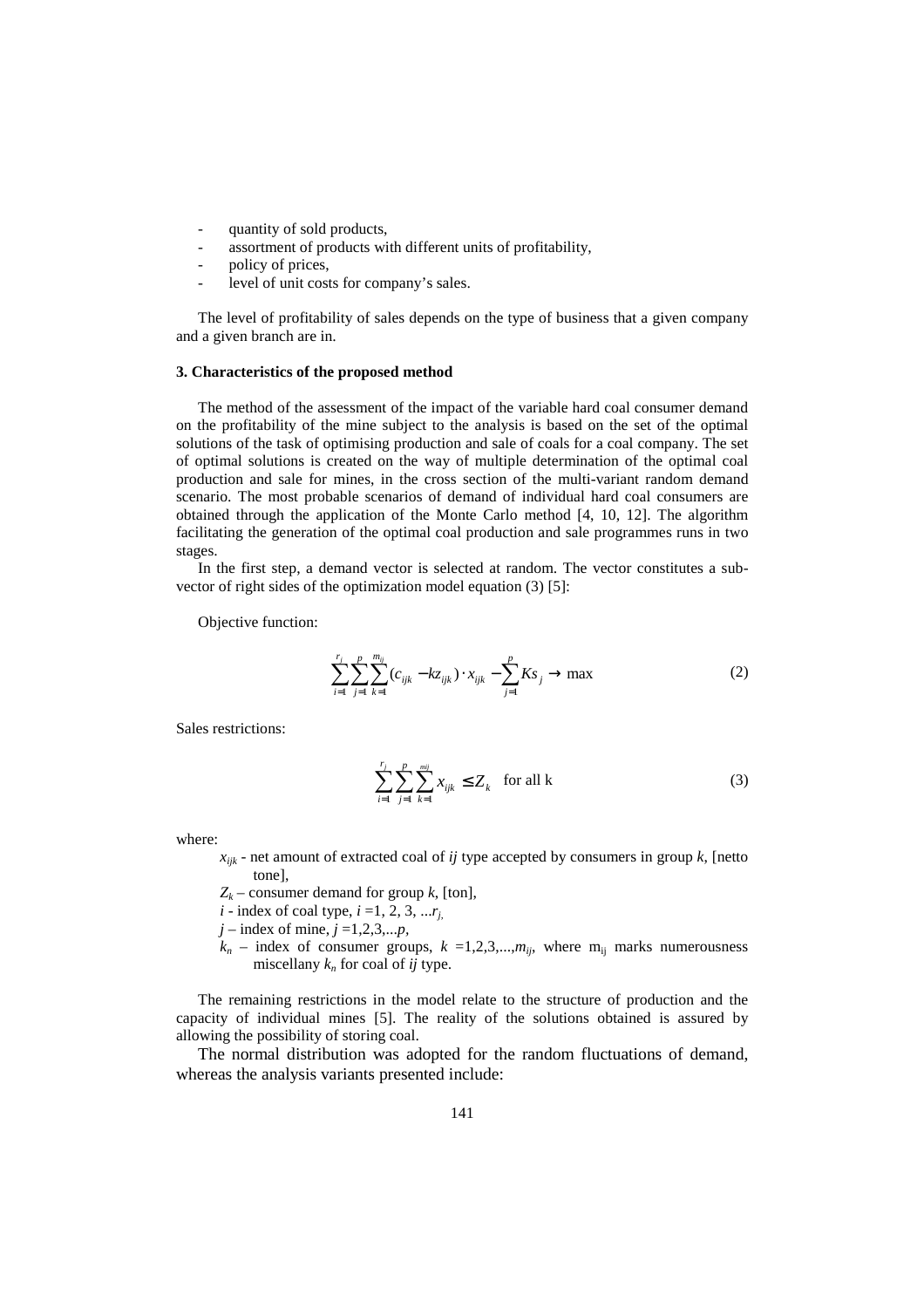- 1) expected value and dispersion according to historic (retrospective) data,
- 2) expected value according to prediction formulas, whereas the dispersion represents the most probable (standard) error of the forecast,
- 3) expected value with the consideration of correlated demand changes and dispersion as in point 2,
- 4) adopted increase or decrease in the expected value and dispersion as in point 2.

Next, the drawn coal consumer demand vector is transposed onto the primary solution and appropriate weakening variables are modified. The smallest weakening variable with the negative value (the most inadmissible one) is selected and reduced to zero in order not to diminish the other negative weakening limits. The manner of proceedings above always leads to an admissible solution thanks to the allowing for the possibility of storing the coal.

The second stage is the optimisation of the admissible solution, consisting in the search for non-base variables with no-zero value which negative dual prices correspond with. Further, their values are modified so as to increase the quality index by applying the *SIMPLEX* for this purpose. The analysis is performed for a sufficiently numerous set of random demand datasets, thus obtaining new optimal solutions. The analysis results are presented as histograms of analyzed economic and technical parameters for the entire company and for individual mining plants. This allows the probability of obtaining an adopted level of analyzed parameters for the company and the mining plants it owns to be determined.

# **4. Example of calculations and evaluation of results**

The calculations were conducted for a real hard coal mines. The mines at issue are a part of the coal company banding four mines within its organisational structure. The production capacity along with the technical and economic indicators of the mines under analysis are presented in table 1 whereas table 2 presents the optimal plans of production and sales for mines  $, A$ "- $, D$ "

| <b>Specification</b>      | Unit      | Kopalnie |           |           |           |  |  |  |
|---------------------------|-----------|----------|-----------|-----------|-----------|--|--|--|
|                           |           | $, A$ "  | , B       | , C       | , D       |  |  |  |
| <b>Average Extraction</b> | ton/day   | 6.200    | 10.500    | 19,500    | 10,200    |  |  |  |
| Max. Extraction           | netto ton | .600,000 | 2,700,000 | 5,100,000 | 2,600,000 |  |  |  |
| Unit cost                 | PLN/ton   | 136.9    | 159.02    | 153.75    | 192.53    |  |  |  |
| Fixed cost                | $\%$      | 76.6     | 86.96     | 85.71     | 81.2      |  |  |  |

Tab. 1. Technical and economic coefficients for mines  $, A^{\prime\prime}-, D^{\prime\prime}$ 

Source: Own preparation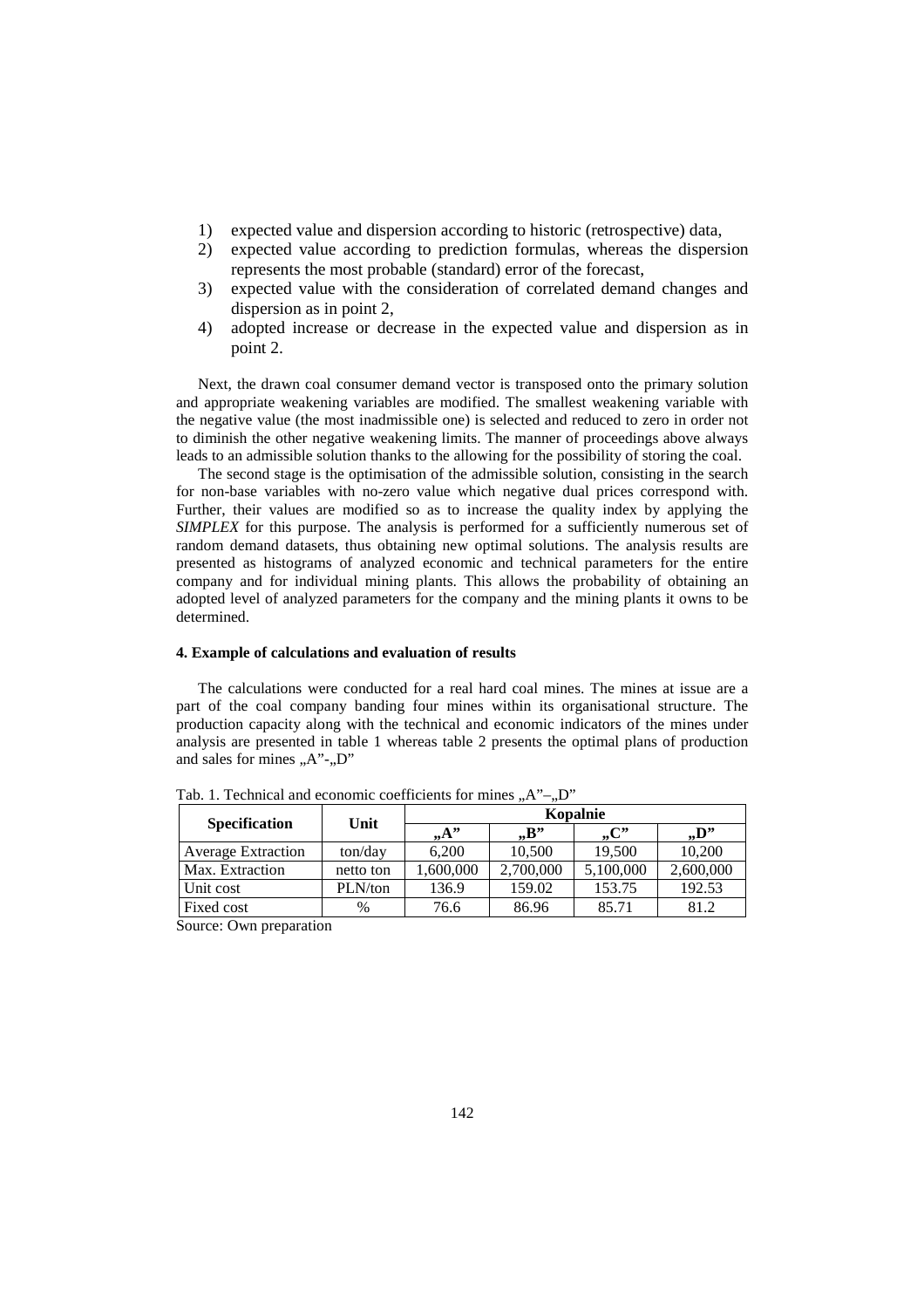|                                                  |                    |                      | <b>Calorific</b>        | <b>Contents</b> |       |          |  |  |  |
|--------------------------------------------------|--------------------|----------------------|-------------------------|-----------------|-------|----------|--|--|--|
| <b>Consumers</b>                                 | <b>Assortments</b> | Quantity             | value                   | ashes           | water | sulphur  |  |  |  |
|                                                  |                    | [ton]                | [kJ/kg]                 | [%]             | [%]   | [%]      |  |  |  |
| Mine $, A$ "                                     |                    |                      |                         |                 |       |          |  |  |  |
| Profits: -16,698,662 PLN<br>Offer: 1,600,000 ton |                    |                      |                         |                 |       |          |  |  |  |
| Sold: 438,968 ton<br>Mine reserves: 734,180 ton  |                    |                      |                         |                 |       |          |  |  |  |
| Indv. consumers 4                                | nut coal           | 69,265               | 25,000                  | 15.8            | 7.0   | 0.76     |  |  |  |
| Indv. consumers 4                                | pea coal           | 64,936               | 24,650                  | 15.8            | 7.0   | 0.77     |  |  |  |
| Indv. consumers 3                                | fine coal I        | 304,767              | 24,904                  | 18.0            | 7.0   | 1.10     |  |  |  |
| Dumping ground                                   | fine coal II       | 401,738              | 19,089                  | 28.0            | 12.0  | $1.00\,$ |  |  |  |
| Dumping ground                                   | slurry             | 25,109               | 19,089                  | 30.0            | 20.0  | 1.00     |  |  |  |
|                                                  |                    | Mine $,B$ "          |                         |                 |       |          |  |  |  |
| Offer: 2,700,000 ton                             |                    |                      | Profits: 62,938,398 PLN |                 |       |          |  |  |  |
| Sold: 1,776,600 ton                              |                    |                      | Mine reserves: 0 ton    |                 |       |          |  |  |  |
| Indv. consumers 4                                | nut coal           | 328,143              | 27,000                  | 7.0             | 9.0   | 0.8      |  |  |  |
| Export 8                                         | nut coal           | 14,857               | 27,000                  | 7.0             | 9.0   | 0.8      |  |  |  |
| Indv. consumers 1                                | nut coal           | 143,000              | 27,000                  | 7.0             | 9.0   | 0.8      |  |  |  |
| Indv. consumers 3                                | fine coal IA       | 237,000              | 27,000                  | 8.0             | 10.0  | 0.8      |  |  |  |
| Dust kettles                                     | fine coal IA       | 330,000              | 27,000                  | 8.0             | 10.0  | 0.8      |  |  |  |
| Dust kettles                                     | fine coal II       | 380,700              | 21,000                  | 23.0            | 10.0  | 0.8      |  |  |  |
| Export 9                                         | fine coal II       | 342,900              | 23,000                  | 17.0            | 10.0  | 0.8      |  |  |  |
| Dumping ground                                   | fine coal II       | 923,400              | 19,000                  | 30.0            | 10.0  | 0.8      |  |  |  |
| Mine $,C$                                        |                    |                      |                         |                 |       |          |  |  |  |
| Profits: 118,161,928 PLN<br>Offer: 5,100,000 ton |                    |                      |                         |                 |       |          |  |  |  |
| Sold: 3,825,000 ton                              |                    | Mine reserves: 0 ton |                         |                 |       |          |  |  |  |
| Indv. consumers 4                                | cobble             | 23,235               | 25,000                  | 9.0             | 13.4  | 1.1      |  |  |  |
| Chamber grates 1                                 | cobble             | 282,765              | 25,000                  | 9.0             | 13.4  | 1.1      |  |  |  |
| Indv. consumers 1                                | nut coal           | 193,060              | 25,000                  | 9.0             | 13.4  | 1.1      |  |  |  |
| Grates 2                                         | nut coal           | 265,940              | 25,000                  | 9.0             | 13.4  | 1.1      |  |  |  |
| Indv. consumers 3                                | fine coal I        | 1,275,000            | 25,000                  | 10.0            | 14.5  | 1.0      |  |  |  |
| Indv. consumers 3                                | fine coal II A     | 1,020,000            | 23,000                  | 12.0            | 15.5  | 1.0      |  |  |  |
| Grates 3                                         | fine coal II       | 765,000              | 19,000                  | 23.0            | 16.4  | 1.4      |  |  |  |
| Dumping ground                                   | fine coal II       | 1,275,000            | 19,000                  | 25.0            | 16.4  | 1.2      |  |  |  |
|                                                  |                    | Mine "D"             |                         |                 |       |          |  |  |  |
| Offer: 2,600,000 ton                             |                    |                      | Profits: 89,892,157 PLN |                 |       |          |  |  |  |
| Sold: 2,600,000 ton<br>Mine reserves: 0 ton      |                    |                      |                         |                 |       |          |  |  |  |
| Chamber grates 1                                 | cobble             | 143 000              | 30,283                  | 9.0             | 6.5   | 0.8      |  |  |  |
| Export 8                                         | nut coal           | 286,000              | 29,934                  | 9.0             | 6.5   | 0.8      |  |  |  |
| Export 9                                         | fine coal IA       | 76,547               | 29,746                  | 9.0             | 6.5   | 0.8      |  |  |  |
| Indv. consumers 3                                | fine coal IA       | 21,432               | 29,746                  | 9.0             | 6.5   | 0.8      |  |  |  |
| Indv. consumers 4                                | fine coal IA       | 68,421               | 29,746                  | 9.0             | 6.5   | 0.8      |  |  |  |
| Dust kettles                                     | fine coal IIA      | 1,674,600            | 23,720                  | 22.0            | 13.0  | 0.8      |  |  |  |
| Grates 3                                         | fine coal IIA      | 330,000              | 23,720                  | 22.0            | 13.0  | 0.8      |  |  |  |

Tab. 2. The optimal plans of production and sales for mines "A"-"D" for 2011

Source: Own preparation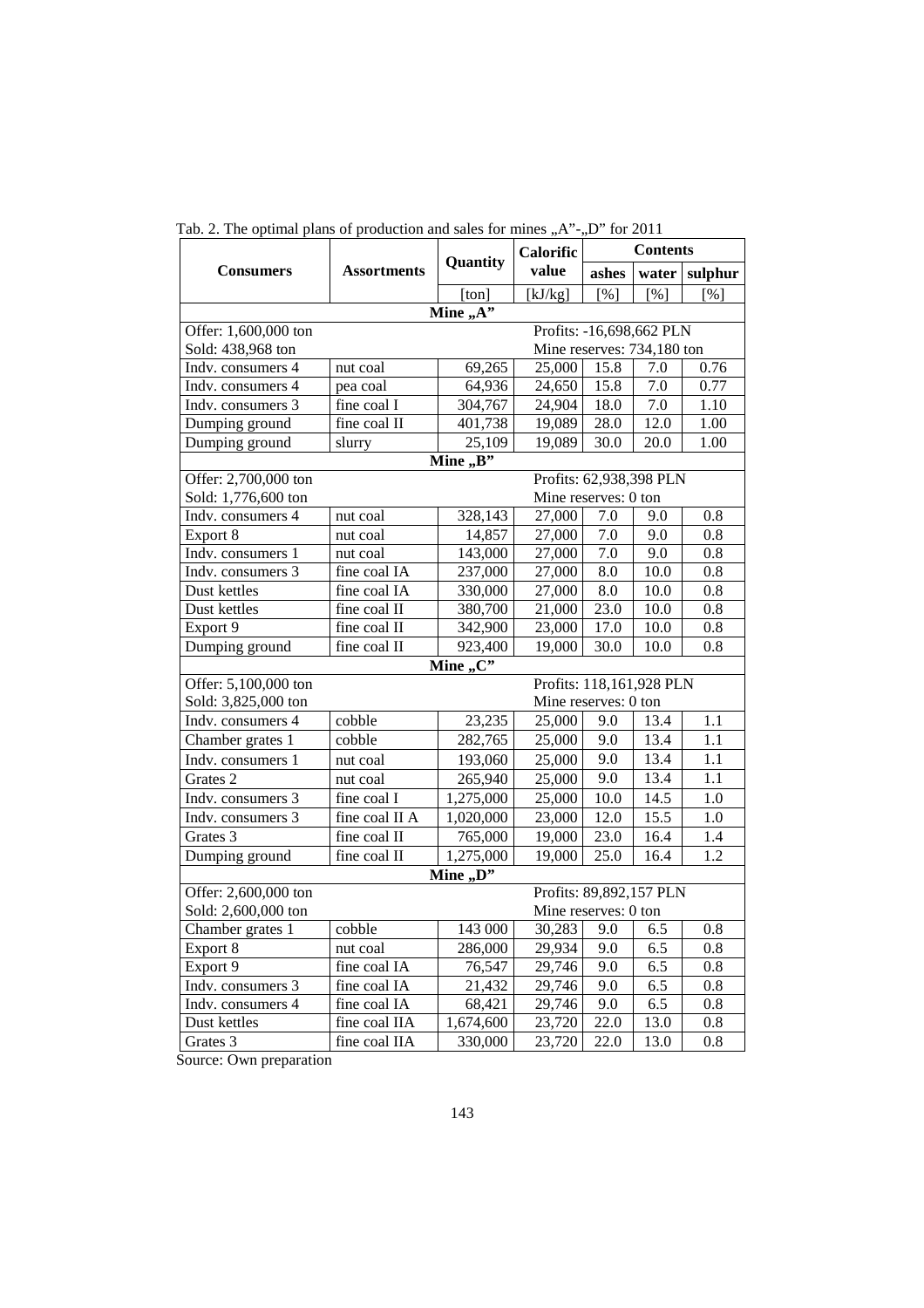In the first stage of the analysis, the demand values of individual recipient groups were selected at random in accordance with the normal distribution with expected (nominal) value equal to the forecasted demand (sales) value in the year 2011. The adopted standard deviation (dispersion) value results from the analyses of demand changes among individual groups of recipients (see table 3)  $[1, 3, 6, 7, 8, 9]$ :

$$
\sigma_r^2 = \frac{\sum_{n=1}^{N} (y_n - y_{\text{mod}})^2}{N - L}
$$
 (4)

where:

- *yn* actual value of endogenous factor, [ton],
- *ymod* model-based value of endogenous factor, [ton],
- *N* number of observations,
- *L* number of estimating parameters for model structure.

In the second stage, the analysis of effects of random demand changes was carried out in accordance with the most probable forecast error. To determine the forecast error for each case, the stochastic structure parameter estimation (i.e. parameters of the distribution of random factor) was performed, which allows to conclude on the goodness-of-fit of a given model to empiric data at hand, by determining [1, 3, 6, 7, 8, 9]:

− matrix of variance and covariance:

$$
K = \left[ X^T \cdot X \right]^{-1} \cdot \sigma_r^2 \tag{5}
$$

whereby:

$$
X = \begin{bmatrix} 1 & x_1 \\ 1 & x_2 \\ 1 & x_3 \\ 1 & -x_4 \end{bmatrix}, \qquad X^T X = \begin{bmatrix} N & \sum_{n=1}^{N} x_n \\ N & \sum_{n=1}^{N-1} x_n \\ \sum_{n=1}^{N} x_n & \sum_{n=1}^{N} x_n^2 \end{bmatrix}
$$
(6)

− estimation of variance in prognosis model:

$$
\sigma_{\hat{y}}^2 = u \cdot K \cdot u^T \tag{7}
$$

whereby:

$$
u = \begin{bmatrix} 1 & x_{N+2} \end{bmatrix} \tag{8}
$$

where:

 $x_{N+2}$  – the time for which the prognosis is prepared,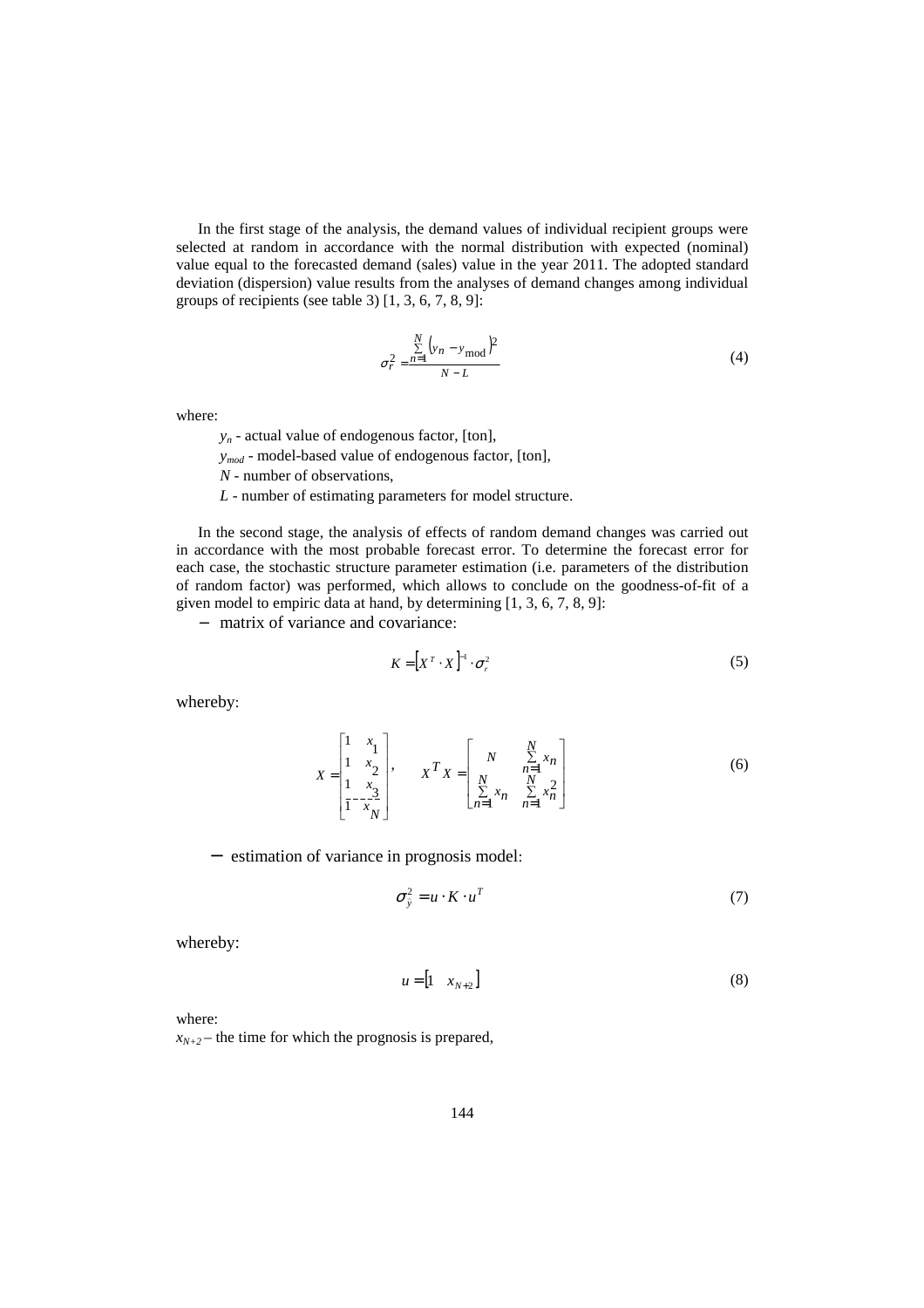− dispersion (standard deviation) of the forecast upon the assumption of (4) and (7) in accordance with the following formula (see table 3):

$$
\sigma_{\text{yprog}} = \sqrt{\sigma_r^2 + \sigma_{\hat{y}}^2}
$$
\n(9)

| Name of consumer group | $-1$ $\prime$ $ \gamma$ $\mu$ $\mu$ $\alpha$ $\chi$<br>Nominal | $\overline{J}$ . The set of $\overline{J}$<br>Dispersion $\sigma r$ | Dispersion $\sigma_{\text{yprog}}$ |  |
|------------------------|----------------------------------------------------------------|---------------------------------------------------------------------|------------------------------------|--|
|                        | prognosis values                                               |                                                                     |                                    |  |
| Export 8               | 300,857                                                        | 95,728                                                              | 70,205.89                          |  |
| Export 9               | 419,447                                                        | 133,461                                                             | 116,913.60                         |  |
| Indy, consumers 1      | 336,060                                                        | 13,035                                                              | 10,565.02                          |  |
| Indy. consumers 3      | 5,475,600                                                      | 212,387                                                             | 140,552.80                         |  |
| Indy. consumers 4      | 1,391,200                                                      | 53,962                                                              | 35,710.60                          |  |
| Dust kettles           | 2,385,300                                                      | 92,521                                                              | 61,228.09                          |  |
| Grates 2               | 265,940                                                        | 10,315                                                              | 6,826.40                           |  |
| Grates 3               | 1,095,000                                                      | 42,472                                                              | 28,107.22                          |  |
| Grates 4               | 567,619                                                        | 22,017                                                              | 14,570.20                          |  |
| Chamber grates 1       | 425,765                                                        | 16,514                                                              | 10,928.80                          |  |

Tab. 3. Nominal value and dispersion  $\sigma_r$ ,  $\sigma_{\text{v}}$  for every group of consumers [ton]

In the third stage, the impact of correlated demand value changes on the value of the profitability was determined. In order to do this, the nominal forecasted demand value for each recipient was decreased in first case  $(P_1)$  and increased in the second case  $(P_2)$  by the model error value (tab. 4).

In the fourth stage, the nominal forecasted demand value for each recipient was decreased in first case  $(P_3)$  and increased in the second case  $(P_4)$  by 10% (tab. 4). The number of samplings was adopted at 1,000 which allows to obtain a sufficiently large set of production tasks for individual mining plants as well as it allows to calculate the profitability in the cross-section of the analyzed variability of coal recipients.

| Name of consumer  | Nominal         | Nominal         | Nominal         | Nominal         |  |
|-------------------|-----------------|-----------------|-----------------|-----------------|--|
|                   | value of        | value of        | value of        | value of        |  |
| group             | prognosis $P_1$ | prognosis $P_2$ | prognosis $P_3$ | prognosis $P_4$ |  |
| Export 8          | 230,651.11      | 371,062.89      | 270,771.3       | 330,942.7       |  |
| Export 9          | 302,533.40      | 536,360.60      | 377,502.3       | 461,391.7       |  |
| Indy. consumers 1 | 325,494.98      | 346,625.02      | 302,454.0       | 369,666.0       |  |
| Indy. consumers 3 | 5,335,046.20    | 5,616,151.80    | 4,928,039.1     | 6,023,159.0     |  |
| Indy. consumers 4 | 1,355,489.40    | 1,426,910.60    | 1,252,080.0     | 1,530,320.0     |  |
| Dust kettles      | 2,324,071.91    | 2,446,528.10    | 2,146,770.0     | 2,623,830.0     |  |
| Grates 2          | 259,113.60      | 272,766.40      | 239,346.0       | 292,534.0       |  |
| Grates 3          | 1,066,892.78    | 1,123,107.20    | 985,500.0       | 1,204,500.0     |  |
| Grates 4          | 553,048.80      | 582,189.20      | 510,857.1       | 624,380.9       |  |
| Chamber grates 1  | 414,836.20      | 436,693.80      | 383,188.5       | 468.341.5       |  |

Tab. 4. Nominal value of prognosis P<sub>2</sub>, P<sub>2</sub>, and P<sub>4</sub> for every group of consumers  $[ton]$ 

The author based the analysis of profitability of the analyzed mining plant, with reference to adopted variants of demand changes of coal recipient, on the formula 1.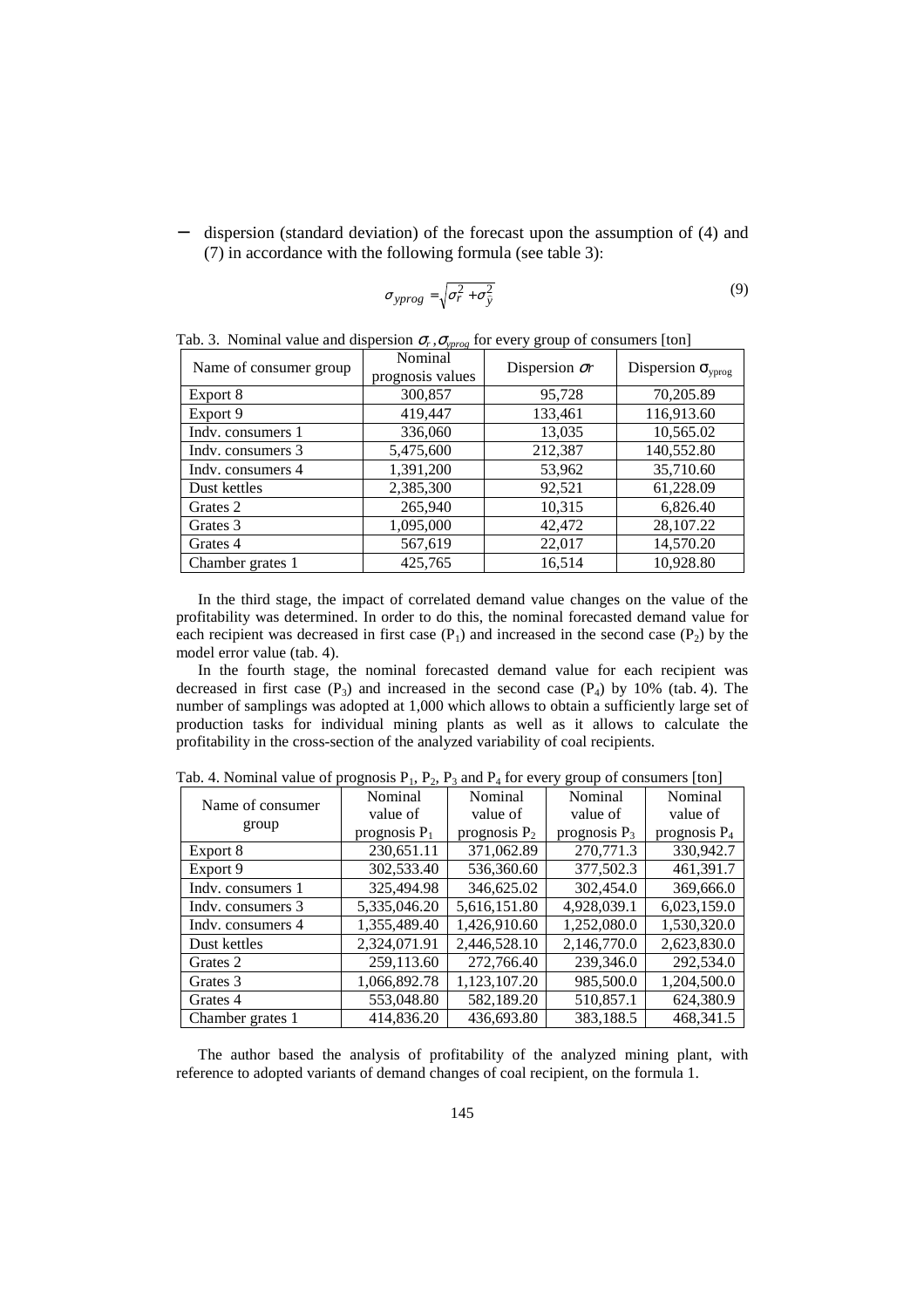The results of the profitability for thus calculation are listed in table 5 and illustrated in Figs. 1-3.

Tab. 5. The list of the nominal, minimal, maximum and average values of the forecasted level of profitability of mines and the probability of the results at dispersion  $\sigma_r$ ,  $\sigma_{\text{yprog}}$ , and levels  $P_1$ ,  $P_2$ ,  $P_3$  and  $P_4$ 

|                         | The profitability<br>[%] |             |                  | <b>Probability of achieving</b><br>profitability |       |       |       |         |
|-------------------------|--------------------------|-------------|------------------|--------------------------------------------------|-------|-------|-------|---------|
|                         |                          |             |                  | $\lbrack \cdot \rbrack$                          |       |       |       |         |
|                         | nominal value            | min         | max              | average                                          | min   | max   | above | average |
| Mine $, A$ <sup>"</sup> |                          |             |                  |                                                  |       |       |       |         |
| $\sigma_{\rm r}$        | $-15.53$                 | $-3,481.91$ | 1,073.39         | $-31.16$                                         | 0.003 | 0.003 | 0.881 | 0.881   |
| $\sigma_{\text{vprog}}$ | $-15.53$                 | $-1,282.30$ | 45.30            | $-54.70$                                         | 0.003 | 0.285 | 0.705 | 0.831   |
| $P_1$                   | $-15.53$                 | $-4,242.55$ | 19.81            | $-195.38$                                        | 0.003 | 0.003 | 0.719 | 0.802   |
| P <sub>2</sub>          | $-15.53$                 | $-82.09$    | 53.49            | 28.89                                            | 0.002 | 0.021 | 0.986 | 0.598   |
| $P_3$                   | $-15.53$                 | $\theta$    | $\boldsymbol{0}$ | $\theta$                                         |       |       |       |         |
| $\mathbf{P}_4$          | $-15.53$                 | 19.2        | 55.7             | 45.56                                            | 0.003 | 0.164 | 1.000 | 0.696   |
|                         |                          |             | Mine $,B$ "      |                                                  |       |       |       |         |
| $\sigma_{\rm r}$        | 14.07                    | 14.06       | 32.45            | 14.84                                            | 0.003 | 0.003 | 0.977 | 0.117   |
| $\sigma_{\text{vprog}}$ | 14.07                    | 14.063      | 24.82            | 14.41                                            | 0.003 | 0.003 | 0.977 | 0.997   |
| $P_1$                   | 14.07                    | 13.35       | 25.74            | 15.09                                            | 0.003 | 0.003 | 0.814 | 0.280   |
| P <sub>2</sub>          | 14.07                    | 14.06       | 33.47            | 14.89                                            | 0.003 | 0.003 | 0.997 | 0.109   |
| $P_3$                   | 14.07                    | 14.1        | 22.6             | 15.15                                            | 0.002 | 0.008 | 0.998 | 0.208   |
| $P_4$                   | 14.07                    | 14.1        | 37.5             | 20.25                                            | 0.003 | 0.008 | 0.997 | 0.308   |
|                         |                          |             | Mine ,, $C$ "    |                                                  |       |       |       |         |
| $\sigma_{\rm r}$        | 13.17                    | 7.4         | 13.181           | 13.04                                            | 0.002 | 0.006 | 0.938 | 0.938   |
| $\sigma_{\text{vprog}}$ | 13.17                    | 8.9         | 13.181           | 13.16                                            | 0.002 | 0.003 | 0.980 | 0.983   |
| $P_1$                   | 13.17                    | 1.28        | 13.181           | 11.64                                            | 0.002 | 0.003 | 0.494 | 0.672   |
| P <sub>2</sub>          | 13.17                    | 13.17       | 13.178           | 13.18                                            | 0.003 | 0.542 | 1.000 | 0.003   |
| $P_3$                   | 13.17                    | $-2.8$      | 13.2             | 6.58                                             | 0.003 | 0.003 | 0.691 | 0.542   |
| $\mathbf{P}_4$          | 13.17                    | 13.168      | 13.18            | 13.175                                           | 0.003 | 0.001 | 0.992 | 0.597   |
|                         |                          |             | Mine ,, $D$ "    |                                                  |       |       |       |         |
| $\sigma_{\rm r}$        | 15.66                    | 3.09        | 15.67            | 15.46                                            | 0.003 | 0.003 | 0.121 | 0.987   |
| $\sigma_{\text{vprog}}$ | 15.66                    | 4.12        | 15.67            | 15.58                                            | 0.003 | 0.003 | 0.114 | 0.983   |
| $P_1$                   | 15.66                    | $-15.95$    | 15.68            | 14.27                                            | 0.003 | 0.003 | 0.120 | 0.842   |
| P <sub>2</sub>          | 15.66                    | 13.78       | 15.67            | 15.65                                            | 0.003 | 0.003 | 0.121 | 0.889   |
| $P_3$                   | 15.66                    | $-56.1$     | 15.7             | $-1.58$                                          | 0.003 | 0.003 | 0.061 | 0.595   |
| $P_4$                   | 15.66                    | 15.646      | 15.66            | 15.653                                           | 0.003 | 0.001 | 0.001 | 0.624   |

The application of the profitability indicator makes more sense since it returns the information on what sales percentage falls per profit, e.g.: in the case of mine "B" 14% of the revenues shall constitute the profit. As can be seen, the mines subject to analysis are characterised by small profitability which testifies at the same time to high fixed and unit costs. This is of particular importance in case of a decrease of production below the production capacity. In case of mines characterised by a high BEP, the safety margin (profit margin) shall be small.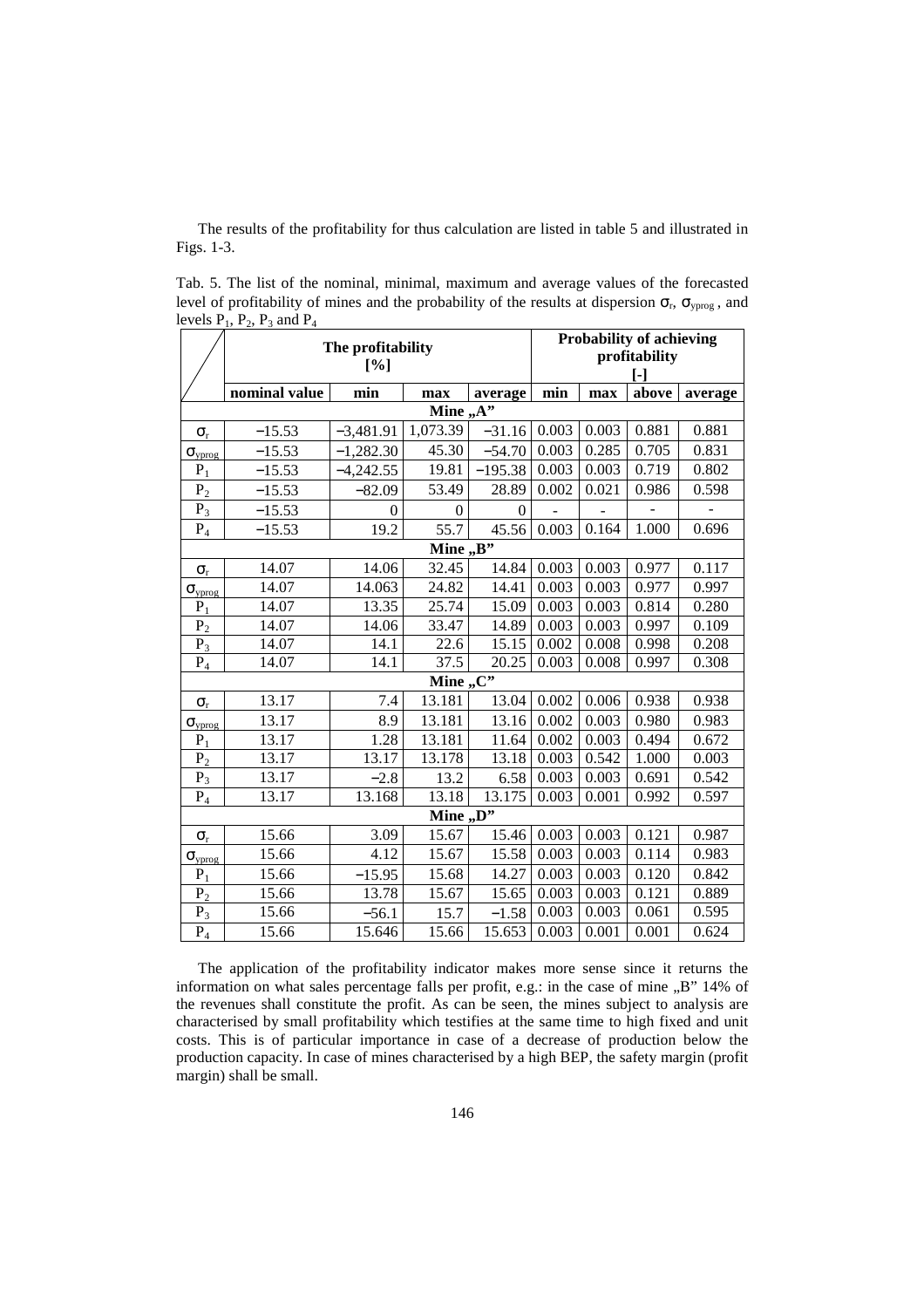

Fig. 1. Histogram of frequency of obtained sales profitability values for mine "A" at the planned value  $P_2$  and dispersion  $\sigma_{\text{vprog}}$ . Source: Own preparation



Fig. 2. Histogram of frequency of obtained sales profitability values for mine "D" at the planned value  $P_2$  and dispersion  $\sigma_{\text{yprog}}$ . Source: Own preparation

Based on the results (tab. 5) obtained for the selected profitability indicator (formula 1), it can be stated that the planned profitability of sales of mine "A" (resultant from the optimum plan) reaches the level of −15.53% with the probability that such a state shall continue, for dispersion  $\sigma_r$  and  $\sigma_{\text{yprog}}$  respectively 0.881 and 0.705. In the event of the decrease in demand to level  $P_1$ , the probability shall be 0.719, but with the higher probability – 0.802, said profitability may amount to −195.38% whereas the increase in demand to  $P_2$  guarantees that at least the planned profitability is maintained, with the probability being almost equal. It is highly probable that the mine shall turn profitable – a probability of 0.6. At the increase in demand to level  $P_4$  with a probability of 0.7, the mine shall reach a profitability of  $45.56\%$  (fig. 1). The probability of mines  $,B$ " and  $,C$ " reaching the planned profitability for  $\sigma_r$ ,  $\sigma_{\text{yprog}}$  and with the increase in demand to P<sub>2</sub> is almost 1. This probability, in the event of the decrease in demand to value  $P_1$ , decreases slightly to value  $0.814$  (mine  $\mu$ B") and  $0.494$  (mine  $\mu$ C"). Their profitability indicator values can become lower in relation to the planned value by 2 percentage points.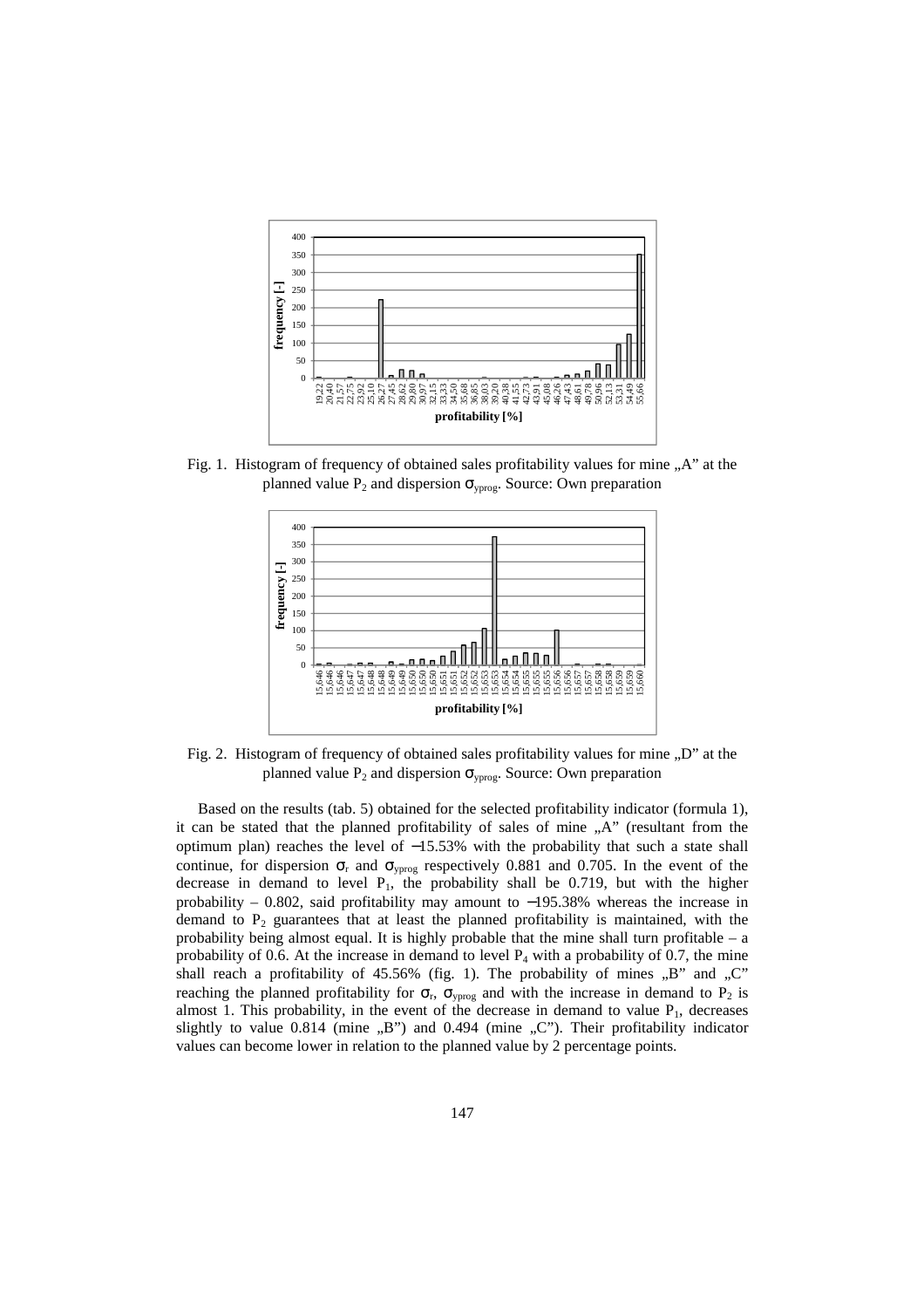It is also proper to draw attention to the fact that in the case of unfavourable market conditions, mine  $D''$  may become unprofitable. The probability of reaching the planned profitability for mine ,,D", for the demand variants  $\sigma_r$ ,  $\sigma_{\text{yprog}}$ ,  $P_1$ ,  $P_2$ , equals c. 0.12. Both the maximum and median profitability values are close to its planned value (an exception for the  $P_1$  prognosis). Slightly lower values: 15.46%, 15.58%, and 15.65%, can occur with the probability of 0.987, 0.983, and 0.889 respectively. It can be concluded that the mine has excessive fixed costs which is suggested by the sales profitability indicator – almost 16% of the sales values generate profit for the company with almost full production capacity utilisation.

The decrease of the demand to level  $P_1$  revealed that in 22 cases per 1,000, the mine may become unprofitable while the decrease to level  $P_3$  only further exacerbates the mine's financial situation – the occurrence of the loss has been recorded in 430 cases per 1,000. In this situation, the mine stands very little chance (probability of 0.061) of maintaining the planned profitability. As can be observed, at the increase in demand to level P4, said probability equals 0.001 (fig. 2). This results from the fact that clients - *Individual consumers 3* and *Individual consumers 4* - shall decrease the quantities of coal purchased from this mine to the benefit, first and foremost, of mine  $, A$ " (tab. 6 and 7). This is impacted by, admittedly, slight fluctuations in the sale of particular assortments, but substantial enough for the mine to draw close to the BEP. The situation to the contrary shall occur in the event of the demand level drop to  $P_3$ . The presented method of analysis of the changes in demand on the effectiveness of operation of a multi-facility mining enterprise allows to disclose such situations.

| ypiog<br><b>Sales quantity</b><br>[t] |           |               | Probability of reaching the sales<br>quantity<br>0 |            |                  |  |  |
|---------------------------------------|-----------|---------------|----------------------------------------------------|------------|------------------|--|--|
| According to the                      | Min       | <b>Max</b>    | Min                                                | <b>Max</b> | According to the |  |  |
| plan                                  |           | Mine "A"      |                                                    |            | plan             |  |  |
|                                       |           |               |                                                    |            |                  |  |  |
|                                       |           | nut coal      |                                                    |            |                  |  |  |
| 69,265                                | 69,265    | 128,000       | 0.001                                              | 0.999      | 1.000            |  |  |
|                                       | pea coal  |               |                                                    |            |                  |  |  |
| 64,936                                | 64,936    | 120,000       | 0.001                                              | 0.990      | 1.000            |  |  |
|                                       | Mine ,,B" |               |                                                    |            |                  |  |  |
|                                       |           | nut coal      |                                                    |            |                  |  |  |
| 328,143                               | $\Omega$  | 424,782       | 0.062                                              | 0.011      | 0.156            |  |  |
|                                       |           | Mine ,, $C$ " |                                                    |            |                  |  |  |
|                                       |           | cobble        |                                                    |            |                  |  |  |
| 23,235                                | $\theta$  | 306,000       | 0.131                                              | 0.072      | 0.819            |  |  |
| Mine $E$ .                            |           |               |                                                    |            |                  |  |  |
|                                       |           | fine coal IA  |                                                    |            |                  |  |  |
| 68,421                                | $\Omega$  | 166,400       | 0.969                                              | 0.005      | 0.020            |  |  |

Tab. 6. The specification of the planned, minimal, maximum value of obtained quantity of coal sales to *Individual consumers 4* and the probability of reaching it for the planned value  $P_4$  and dispersion  $\sigma_{\text{vprog}}$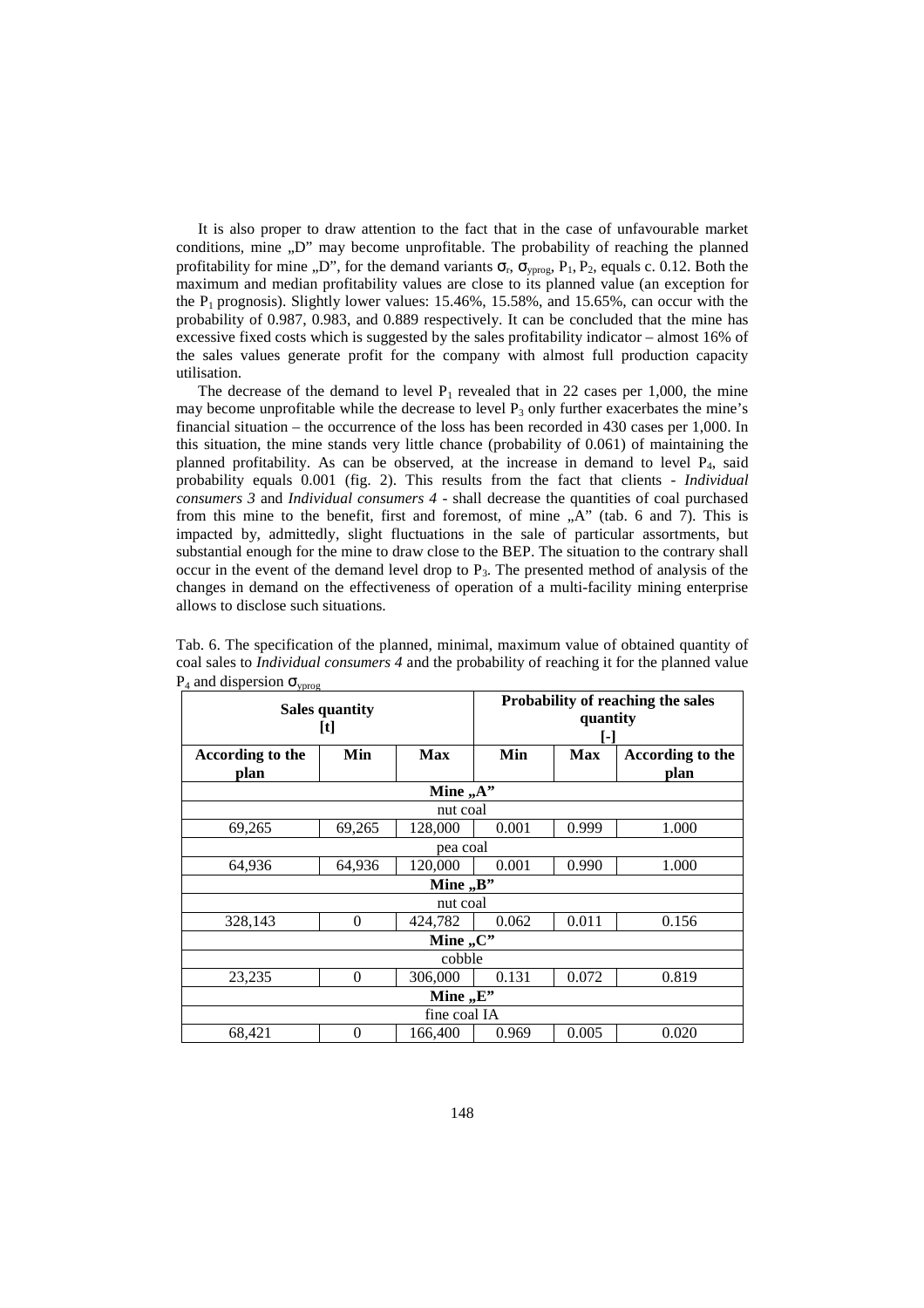Tab. 7. The specification of the planned, minimal, maximum value of obtained quantity of coal sales to *Individual consumers 3* and the probability of reaching it for the planned value  $P_4$  and dispersion  $\sigma_{\text{vprog}}$ 

| <b>Sales quantity</b><br>$[t] % \begin{center} % \includegraphics[width=\linewidth]{imagesSupplemental_3.png} % \end{center} % \caption { % \textit{DefNet} and \textit{DefNet} \textit{DefNet} \textit{DefNet} and \textit{DefNet} \textit{DefNet} \textit{DefNet} \textit{DefNet} \textit{DefNet} \textit{DefNet} \textit{DefNet} \textit{DefNet} \textit{DefNet} \textit{DefNet} \textit{DefNet} \textit{DefNet} \textit{DefNet} \textit{DefNet} \textit{DefNet} \textit{DefNet} \textit{DefNet} \textit{DefNet} \textit{DefNet} \textit{DefNet} \textit{DefNet} \textit{DefNet}$ |              |              | Probability of reaching the sales<br>quantity |       |                          |  |  |  |
|--------------------------------------------------------------------------------------------------------------------------------------------------------------------------------------------------------------------------------------------------------------------------------------------------------------------------------------------------------------------------------------------------------------------------------------------------------------------------------------------------------------------------------------------------------------------------------------|--------------|--------------|-----------------------------------------------|-------|--------------------------|--|--|--|
| According to the<br>plan                                                                                                                                                                                                                                                                                                                                                                                                                                                                                                                                                             | Min          | Max          | Min<br><b>Max</b>                             |       | According to the<br>plan |  |  |  |
|                                                                                                                                                                                                                                                                                                                                                                                                                                                                                                                                                                                      | Mine $, A$ " |              |                                               |       |                          |  |  |  |
| fine coal I                                                                                                                                                                                                                                                                                                                                                                                                                                                                                                                                                                          |              |              |                                               |       |                          |  |  |  |
| 304,770                                                                                                                                                                                                                                                                                                                                                                                                                                                                                                                                                                              | 304,770      | 563,200      | 0.001<br>1.000<br>0.999                       |       |                          |  |  |  |
|                                                                                                                                                                                                                                                                                                                                                                                                                                                                                                                                                                                      |              | Mine $,B$ "  |                                               |       |                          |  |  |  |
|                                                                                                                                                                                                                                                                                                                                                                                                                                                                                                                                                                                      |              | fine coal IA |                                               |       |                          |  |  |  |
| 237,000                                                                                                                                                                                                                                                                                                                                                                                                                                                                                                                                                                              | $\Omega$     | 567,000      | 0.006                                         | 0.150 | 0.874                    |  |  |  |
| Mine $E$ .                                                                                                                                                                                                                                                                                                                                                                                                                                                                                                                                                                           |              |              |                                               |       |                          |  |  |  |
|                                                                                                                                                                                                                                                                                                                                                                                                                                                                                                                                                                                      | fine coal IA |              |                                               |       |                          |  |  |  |
| 21,432                                                                                                                                                                                                                                                                                                                                                                                                                                                                                                                                                                               | 0            | 166,400      | 0.358<br>0.484<br>0.491                       |       |                          |  |  |  |

#### **5. Conclusion**

On the basis of the developed method for the assessment of the impact of the variable demand of hard coal users on the effectiveness of operation of a multi-facility mining enterprise, the results are obtained to be presented in the form of histograms of fluctuations of selected technical and economic values in the cross-section of the multi-variant character of demand fluctuations. Thus, the managerial staff receives information on the probability of reaching the values of the indicators under analysis, be it in relation to the production plan or other adopted criteria as well as the information on those technical and economic indicators with a decisive impact on coal production and sales plan for a multi-facility mining enterprise.

The obtained results set out the direction of these changes and determine their probability which allows the mines' production plans within the time interval under analysis to be adjusted.

The proposed method allows situations occurring within a multi-facility mining enterprise, e.g. such as the loss of clients of one mine in favour of the remaining ones at the increase of the hard coal users' demand to be revealed.

This study is supported through the statutory research registered in University of Mining and Metallurgy in Krakow at no. 11.11.100.481

#### **References**

- 1. Barnett V.: Elementy pobierania prób. PWN, Warszawa, Poland, 1982.
- 2. Bień W.: Zarządzanie finansami przedsiębiorstwa. Wyd. 4, Difin, Warszawa, Poland,1998.
- 3. Brandt S.: Analiza danych. Metody statystyczne i obliczeni*owe*. PWN, Warszawa, Poland, 1998.
- 4. Buslenko N.: Metoda Monte Carlo. PWN, Warszawa, Poland, 1967.